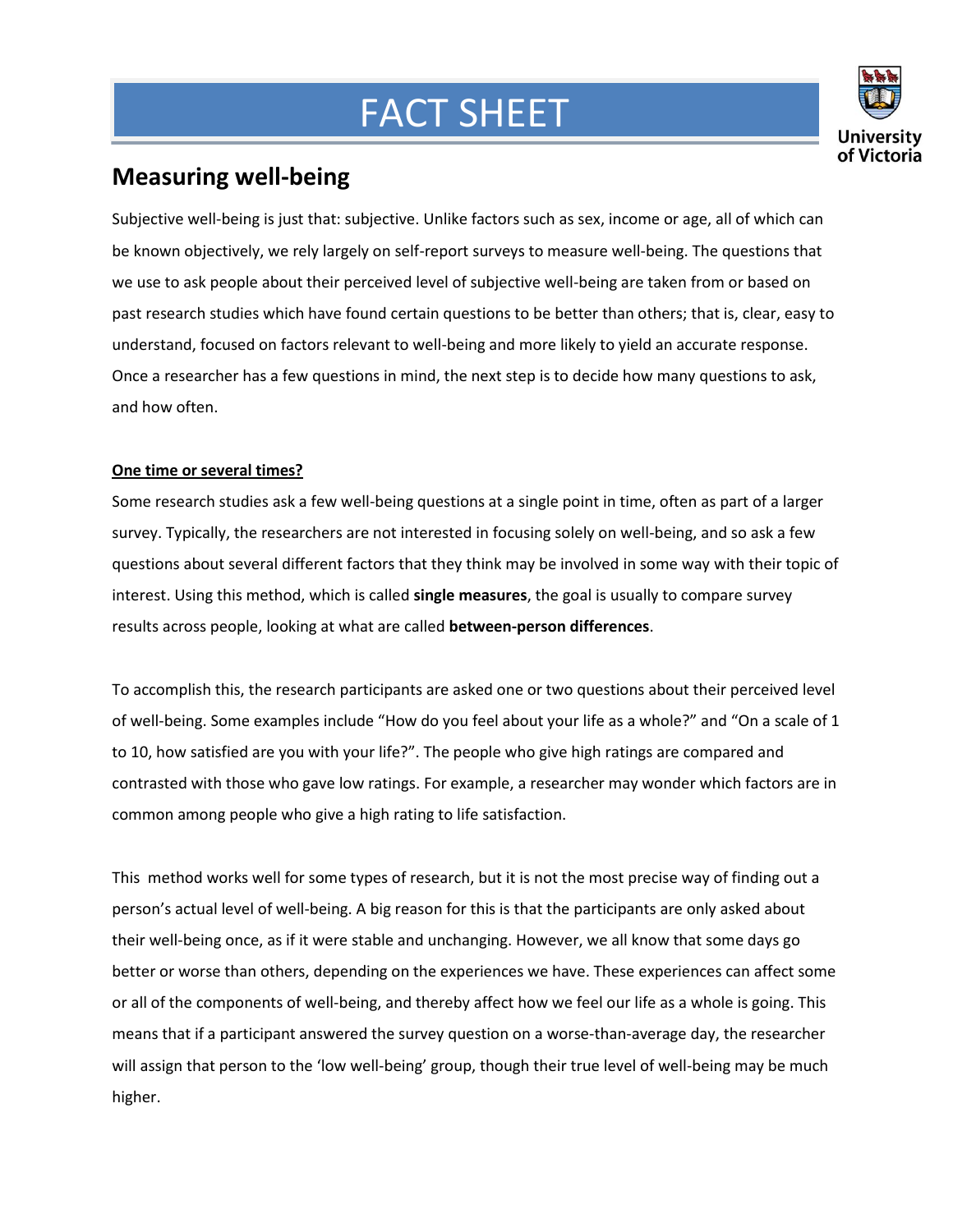To get around this problem, a different method, called **repeated measures**, can be used. Instead of just once, participants answer well-being questions many times, for example once a day for two weeks. By taking the average of all of these responses, a researcher can effectively smooth out the artificially high scores from better-than-average days and the artificially lower scores from worse-than-average days to find a person's overall level of well-being.

For an even more precise estimate of well-being, a **measurement burst**, like the daily for two weeks example above, can be continued for a long period of time over months or years. In this way, a researcher learns about **within-person differences**: by asking the same survey questions at regular intervals, it's possible to determine which daily experiences and events co-occur with natural increases and decreases in an individual's level of well-being. We might be interested in asking whether the number of hours slept the night before, sleep quality or exercise is associated with well-being for that day.



The repeated measures approach underlies much of the research done in the Laboratory for Integrative Lifespan Research at UVic. A major focus of our work is to develop new measures of well-being that are sensitive enough to detect daily within-person variation, and our work to date with both young and older adults has shown that even relatively minor daily events can cause fluctuations in well-being. This is also why we ask so many questions about well-being at once. Well-being is a complex concept that includes emotional and social aspects as well as autonomy, personal growth and self-acceptance. We want to ensure that our questions cover all of these components and often ask multiple questions about the same things to make sure that the words we use or the way a question is asked don't affect the answers given.